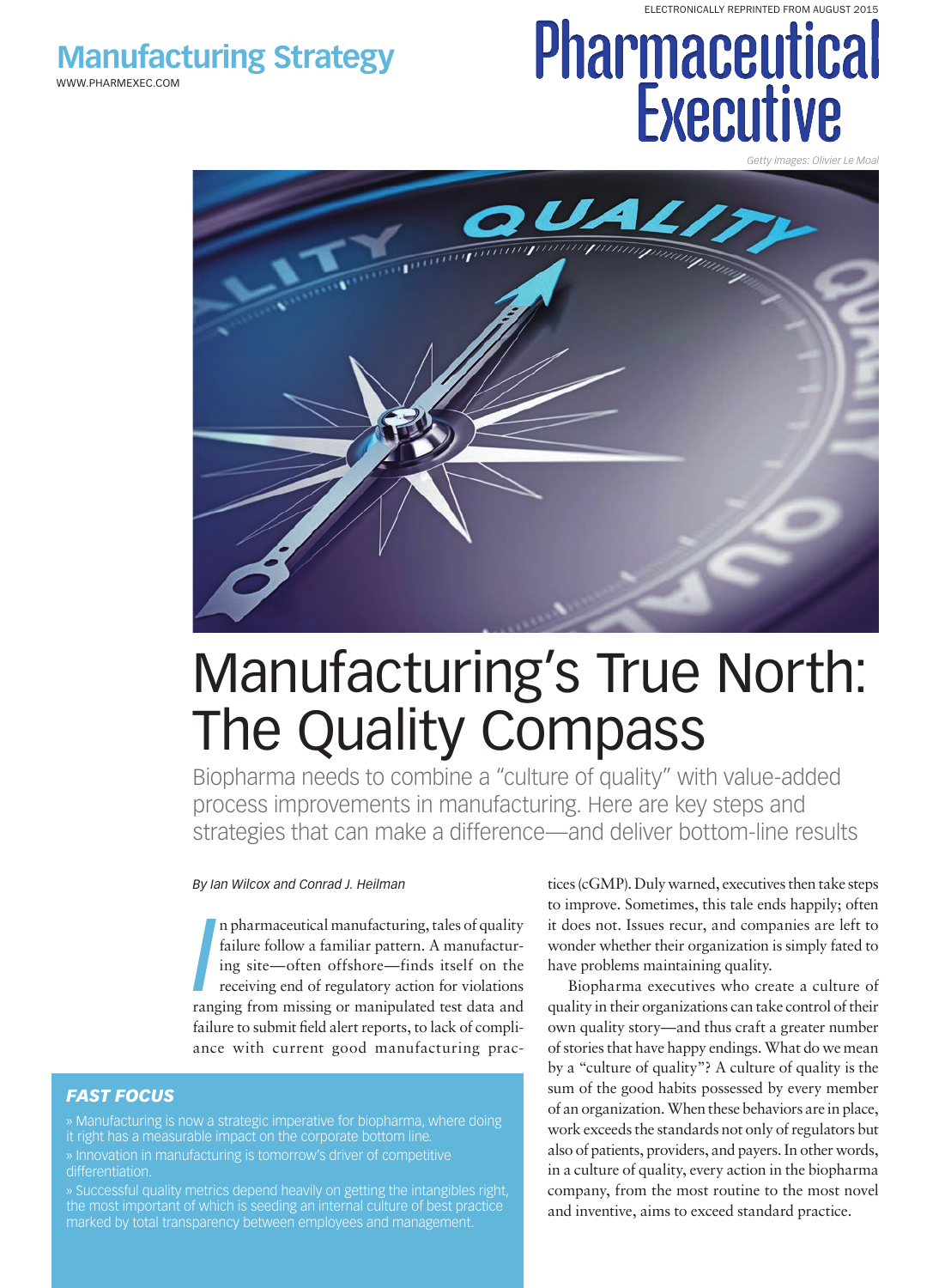#### Why a culture of quality is critical

There are three major reasons why executives need to build a culture of quality: the cost of quality failure, increased regulatory activity, and the FDA's changing approach to quality oversight.

**Cost:** Inattention to quality is costly. In the extreme case of a consent decree, penalties have been known to top half a billion dollars. But penalties alone do not provide the full picture. A 2013 McKinsey study of the medical device industry estimated that taken together, routine quality control, "non-routine quality events," and revenue losses from non-routine quality events cost that industry \$17 billion to \$26 billion annually, a figure that represents 12% to 18% of revenue. But the report also pointed out that improving quality has clear benefits. It cited the example of a medical device company that reduced warranty costs by €21 million per year through reliability engineering. In addition, the company was able to increase its capacity because of because of supplier and manufacturing improvements, and revenue grew by approximately  $€30$  million per year.

**FDA rethink**: Over the last 10 years, FDA activity has increased noticeably. The FDA issued more than six times the number of warning letters for manufacturing in 2014 than it issued in 2005 (see chart above). The spike in warning letters doesn't tell the whole story, though. Between 2010 and 2011, field alert reports nearly doubled from approximately 800 to slightly less than 1,600. In that same period, OTC recalls rose from 336 to 652, while prescription drug recalls rose from 479 to 605. Drug shortages also climbed, from 178 shortages in 2010 to 251 in 2011. In this same period, shortages of sterile injectables more than dou-

#### **Warning Letters on Rise**

**3 2005 2006 2007 2008 2009 2010 2011 2012 2013 2014 <sup>2</sup> <sup>3</sup> <sup>3</sup> 8 15 20 22 21 19** FDA Warning Letters for Pharma Manufacturing (cGMP) Issues 2005–2014

*Source: Hay Group; data excludes warning letters related to food and tobacco.*

bled, from 74 to 183.

**A changing approach to quality:** Finally, these numbers are among the factors that have prompted the FDA to revamp its approach to quality oversight and to shift the emphasis of its investigations from the paper trail to product quality. Other factors include "unacceptably high" occurrences of problems attributable to defects in product and process design, an increase over the last decade in the number of postapproval supplements received for review, and a disproportionate amount of attention devoted to low-risk products.

An attempt to place quality review, inspection, and evaluation under one roof, the Office of Pharmaceutical Quality (OPQ) is a step in this direction. On the horizon is an approach to define and measure product-specific quality metrics in order to monitor product performance (including positive and negative trends). Hypothetically, collecting quality metrics will allow regulators and manufacturers to devote more resources to at-risk manufacturing sites while reducing the inspection burden on lower-risk sites.

What do these developments add up to? The cost of quality failures, the jump in warning letters (regardless of whether the jump is a result of a downward trend in quality or more vigorous regulatory action), and the establishment of the OPQ are signs that quality needs to become more of a focus in biopharma organizations. From the Board level down, biopharma leaders should ask themselves, "What if we placed manufacturing quality at the center of our competitive strategies? What kind of culture would develop, and what business results would ensue?"

WWW.PHARMEXEC.COM

**Manufacturing Strategy**

#### Obstacles to change

It's not much of an overstatement to say that, historically, manufacturing has been a strategic afterthought—executional drudgery after the high drama of research and commercialization. However, such benign neglect of manufacturing is misguided. Because quality and reliability matter significantly to patients, they should be central to every company's com-

#### *THE JOURNEY TO IMPROVED QUALITY: WHERE DOES YOUR COMPANY STAND?*

Organizations typically find themselves at or between four basic stages of quality management:

» At the first level, management is made aware of probthey show a willingness to change. Patchwork corrections

» At the third level, companies begin to detect adverse trends proactively or as they emerge. Companies at this level bring major issues to the surface and make lasting manufacturing and systems improvements.

» Companies at the fourth level act preventatively. They create and reinforce a vigilant culture and consistently make meaningful improvements.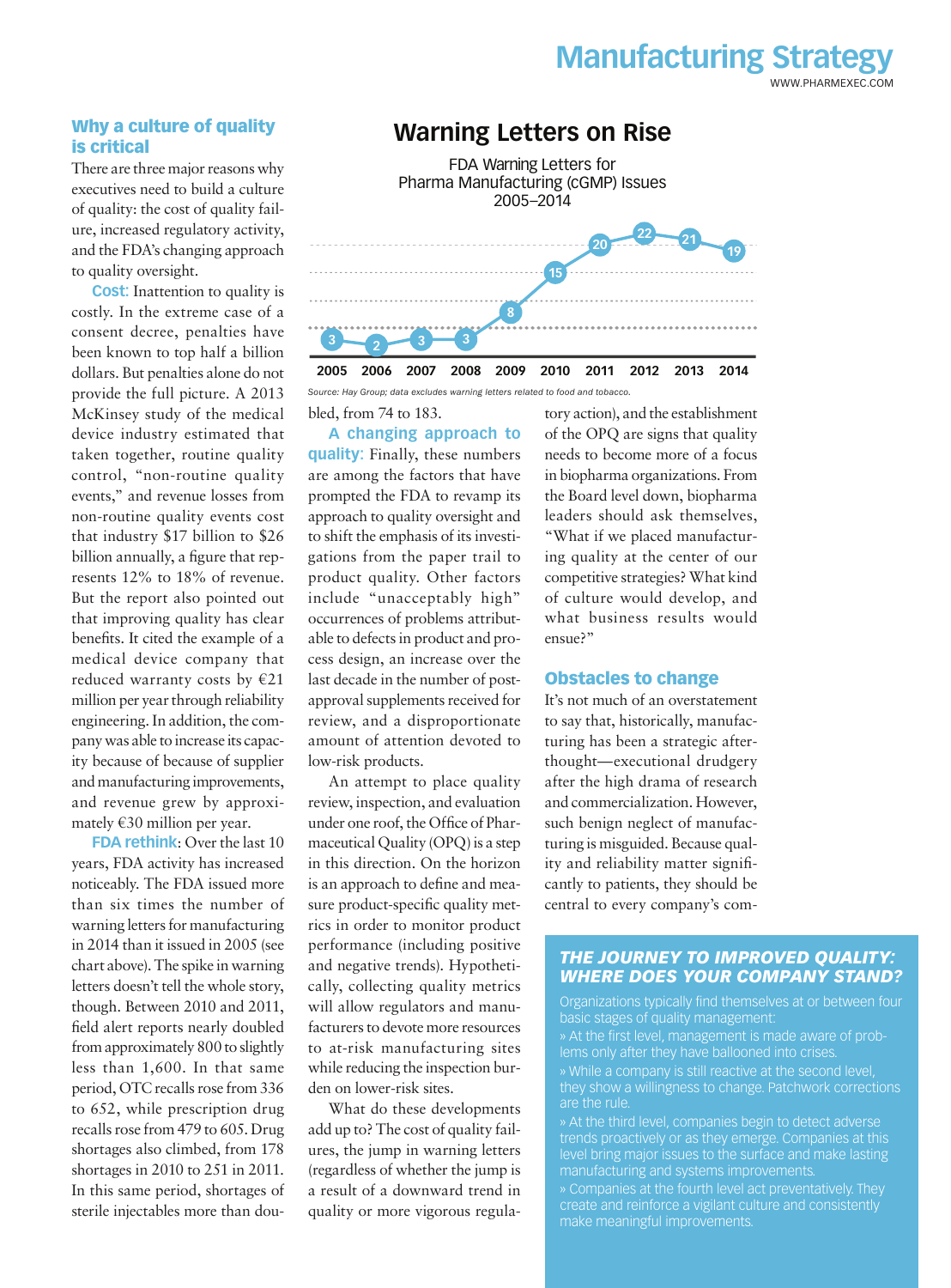WWW.PHARMEXEC.COM

Given that process improvements represent such low-hanging fruit, executives should treat manufacturing not as an occasion for risk but as an opportunity to innovate

> mitment to health. What's more, a focus on quality also leads to cost savings realized through process improvements. In fact, one company saved \$50 million by improving quality across two sites.

> To capture cost savings and improve quality—outcomes all biopharma executives wish to achieve—it is critical to make quality central to an organization's culture. Nevertheless, in most companies, significant barriers stand in the way of creating a culture of quality. One such barrier is a misconception that manufacturing is not a major strategic concern. This misguided view holds that quality is extrinsic to the broader mission of the biopharma company and not the shared responsibility of every area of the organization.

> Compounding this misconception is a sense that manufacturing is not an asset but a vulnerability. Although an unhelpful way to look at manufacturing, this view is understandable in light of highprofile penalties over the years. During the past decade and a half, the FDA has held numerous pharmaceutical companies accountable for GMP violations, through legal action and by imposing stiff penalties: in one case, a \$500 million penalty and a consent decree that required one company to shut down manufacturing for over 50 different products. At the time this was the largest set of penalties the FDA had ever administered.

#### Lost opportunity to innovate

Surely, failure to properly balance

operational performance, cost, and quality leads to regulatory issues, financial cost, and the loss of public confidence. But such failure has another cost: lost opportunity to innovate. While biopharma companies have generated notable scientific innovations over the last two decades, advancements in manufacturing have been comparatively less dramatic. Although lean production techniques have boosted labor productivity and cut variable costs, pharma trails other industries (e.g., food, consumer goods) in modernizing manufacturing processes.

Given that process improvements represent such low-hanging fruit, executives should treat manufacturing not as an occasion for risk but as an opportunity to innovate. By combining a culture of quality with value-added processes and improvements, companies will reduce compliance issues and boost efficiency, reduce risk and increase revenues. With a culture of quality in place, manufacturing will become a source of competitive advantage.

#### Doing it right: Quality across the organization

To realize this competitive advantage, mindset and culture must evolve so that quality becomes central to how both innovator and generics companies deliver on their value propositions. This evolution requires emphasizing quality not just in manufacturing but in every part of the organization.

An important first step in building such a culture is to understand manufacturing as central to the company's mission. The selfimage of a biopharma company includes many elements, and scientific and medical excellence is usually chief among them. Excellence in operations is another, as is excellence in business strategy.

But biopharma leaders should not forget that the goal of these many sophisticated skills is a physical product, one that a patient will swallow or a physician inject. Indeed, the myriad complex cognitive acts necessary to bring a drug to market have a physical, material goal, and if the tangible product is defective, these intellectual efforts, their sophistication notwithstanding, come to naught. Comparisons with art making, where an artist works to realize a mental concept in material form, spring to mind— Failing to include manufacturing as an essential component of the value chain is like Donatello or Rodin ignoring the quality of the bronze in which their sculptures were cast, or a great director filming a brilliant script without considering the skills of the actors.

For biopharma companies, then, the execution needs to be present in the concept from the beginning, which in practical terms means this: quality must become the shared responsibility of every part of the organization, a part of every link in the value chain. When a quality mindset inheres in all parts of the company, quality in manufacturing will become second nature.

No matter what department they're in or what their role is, everyone needs to prioritize quality, which must be baked into the organization end-to- end. Although scientists working in discovery or health economists calculating quality adjusted life year (QALY) figures have little direct influence on the quality of manufacturing, per se, their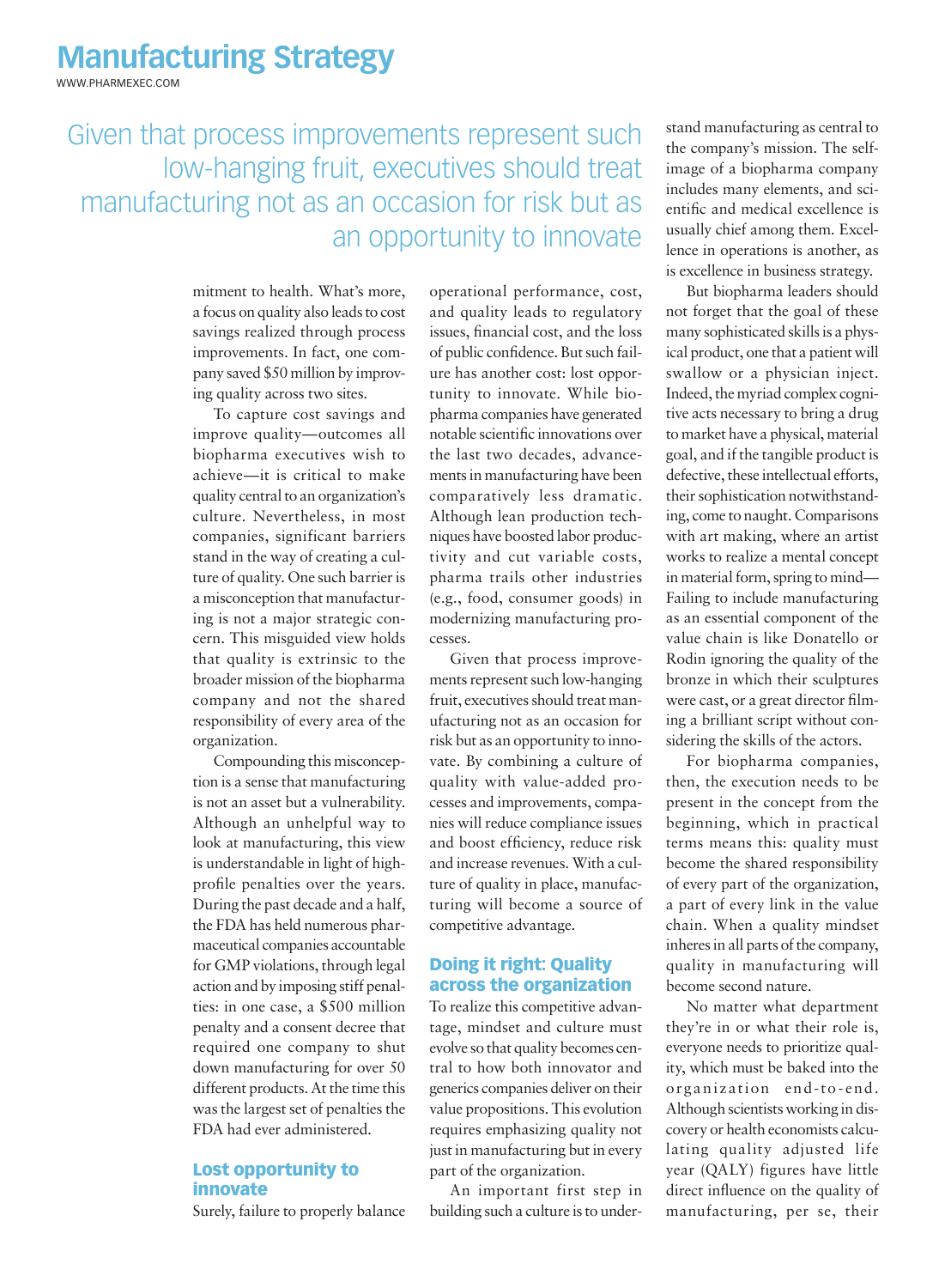WWW.PHARMEXEC.COM



#### **Quality Questions By Stage**

actions, nevertheless, have important indirect effects; actions add up to a culture that supports manufacturing quality. While quality means something different in every part of a company, when enough people make it a priority, it becomes a company norm, a habit reinforced by positive peer pressure.

Which is to say, every area of a biopharma company can contribute to a culture of quality. Questions such as those illustrated in the figure above will help different parts of the organization prioritize quality in the ways that make sense for their various roles and functions.

#### How leaders set the tone

A culture of quality creates an environment hospitable to excellence in manufacturing, but for such a culture to take shape leaders at the highest levels of the company—from the CEO and board levels down—must first set the tone. In word and deed, they must send the right messages about quality. By raising the organizational profile of manufacturing, for example, they will send unmistakable signals that quality matters. Messages about quality must be clear and consistent.

Down the organizational chart, among managers, change entails a willingness to train employees to address quality issues, and then to entrust them

with the responsibility to do so. In a culture of quality, employees exert control and influence at key process points. It's up to managers to open clear lines of communication and create an atmosphere of trust so that employees feel secure and confident in reporting issues. Certainly, employees will make a few mistakes along the way, but in the end, quality will become habitual throughout the organization. Finally, managers need to set expectations for quality. They need to communicate that quality is a priority, encourage the habits that lead to quality, and hold employees accountable for quality when evaluating them.

One example: data integrity is essential. If leadership sincerely places the proper emphasis on quality, entrusts employees to focus on quality, and celebrates actions to assure quality, the outcome will reduce breaches in compliance that will eventually be discovered and have negative regulatory and compliance consequences.

Entrusting employees with responsibility for quality sounds great in theory. But many readers might wonder where to find employees with the skills to handle it. Finding the right talent is undoubtedly a challenge. However, leaders can overcome this hurdle by investing in the talent they already have. Creating a culture of quality means treating employees as key assets and investing in their futures. It means giving them the technical skills and training to maintain high standards and to understand how the whole manufacturing process works endto-end.

Imparting this sense of the whole requires communication from management, which may take the form of newsletters featuring articles about different areas of the business, lunch-andlearns, and one-on-one conversations. In addition, research published in the Harvard Business Review suggests that positive peer pressure is important in rallying employees around a quality culture. For example, managers might organize friendly competitions to see which groups can deliver the most consistently highquality results.

#### Leadership styles for quality

In the end, leaders must treat employees as assets whose knowledge, experience, and judgment are critical to the business. Executives should become aware of the styles of leadership they use (if they aren't already) and, as needed, add more tools to their toolkit. This is because using the right leadership styles is vital in creating a trusting, engaging climate that encourages bringing issues to the fore and taking action when necessary.

The best styles to ensure quality are those that make employees feel that their managers have their